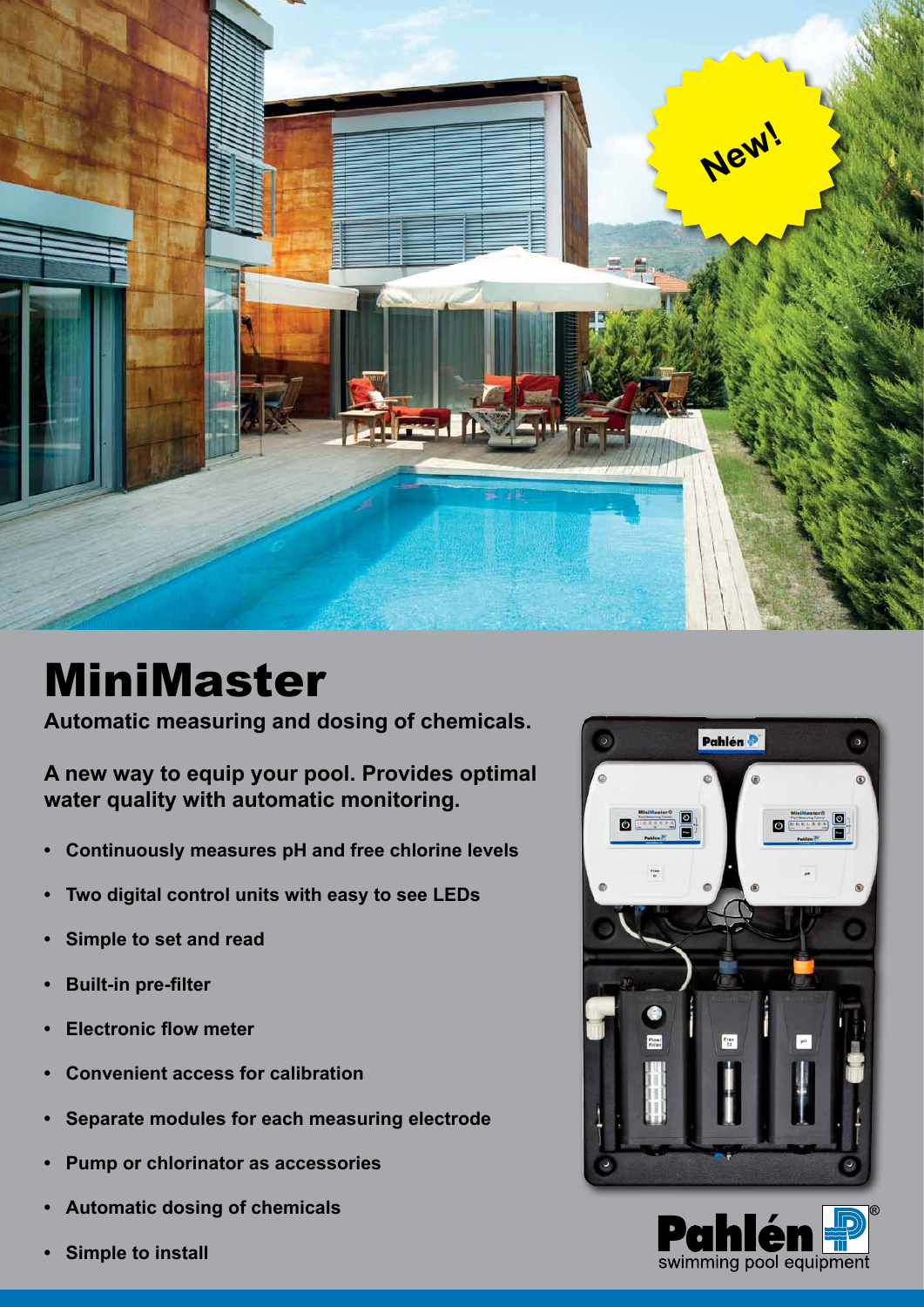

#### **Advanced and intelligent MiniMaster for private pools.**

Now it's here – the MiniMaster measuring unit that offers you continuous monitoring and automatic dosing (disinfection) to safeguard water quality in the same way as in public baths and large hotel pools. MiniMaster is based on the same technology as Pahlén's well-known Autodos, which is currently in its third generation. With a MiniMaster installed in your pool, you need never again worry about your water quality – because MiniMaster handles it all automatically.

MiniMaster monitors your water quality on an ongoing basis, making it simple to maintain clean and clear water at all times. Whenever necessary, the right quantity of chemicals is dosed into the water via a pump or chlorinator (option). This in turn ensures steady and low consumption of chemicals.

You no longer need to ask anyone for help with dosing your pool when you're away or on holiday. MiniMaster does it all for you and your pool water will be clean and clear when you return.

#### **MiniMaster is available in several versions to suit all pool types.**

The most advanced version of MiniMaster does virtually the whole job for you. A MiniMaster equipped with all the options is a complete measuring and dosing unit. The water's pH level is measured with the help of pH electrodes and chlorine levels are checked using a chlorine electrode. Clear and easy-to-see LEDs show the status of your water quality. Green indicates the set optimal value, yellow shows that it is probably time for the next dose or that the previous dose was too large. When the red LED comes on, the value is too high or too low and MiniMaster will automatically add the correct dose of chemicals to achieve the right pH and/or chlorine levels. Calibration of the unit is very simple and is done by simultaneously pressing two buttons on the control unit. In order to provide exact readings, MiniMaster is equipped with a flow meter and a flow adjustment device for correct calibration.



MiniMaster is also available in a single-channel version that monitors either the water's pH value or its chlorine value. MiniMaster clearly indicates the quality of the water with the help of LEDs. Indication takes place in the same way as above.

Specify an optional pump or salt chlorinator for dosing of acid/alkali (pH) or chlorine, and you will have a complete unit.



The pool water's measured values are shown as symbols in the display via the seven LEDs. During measurement, one of the diodes flashes. When both measurement and dosing are activated at the same time, one of the diodes glows steadily.

#### **Electronic control panel with LEDs**

- Dosing function on/off
- Timer function for forced chlorination (1 min)
- Green indication shows the set optimal value
- Yellow indication shows deviation from set value
- Red indication shows a significant deviation from set value
- Flashing red diodes indicate that flow is too low
- Current flow indication

In order to simplify maintenance as much as possible, for instance when shutting the pool for the winter, replacing worn electrodes or carrying out reference measurements of electrodes, the flow

Calibration or adjustment of flow is carried out on the flow cell module. The transparent case in





#### **Options**

front of the module also makes it very easy to verify that there is flow to the unit.

cell model is designed to tilt forward. The module also features a drain tap for test water.

In order for dosing to take place accurately and correctly, a pump is used since this provides steady, uniform dosing. The pump is factory-calibrated to function with most pools as soon as the MiniMaster is started up. If necessary, dosing can be adjusted to suit your specific pool.

The pump features a transparent lid, allowing you to see when it is in operation. It is compact and easy to fit even in congested locations. It is supplied complete with installation brackets, connecting hoses and wiring, making installation even easier.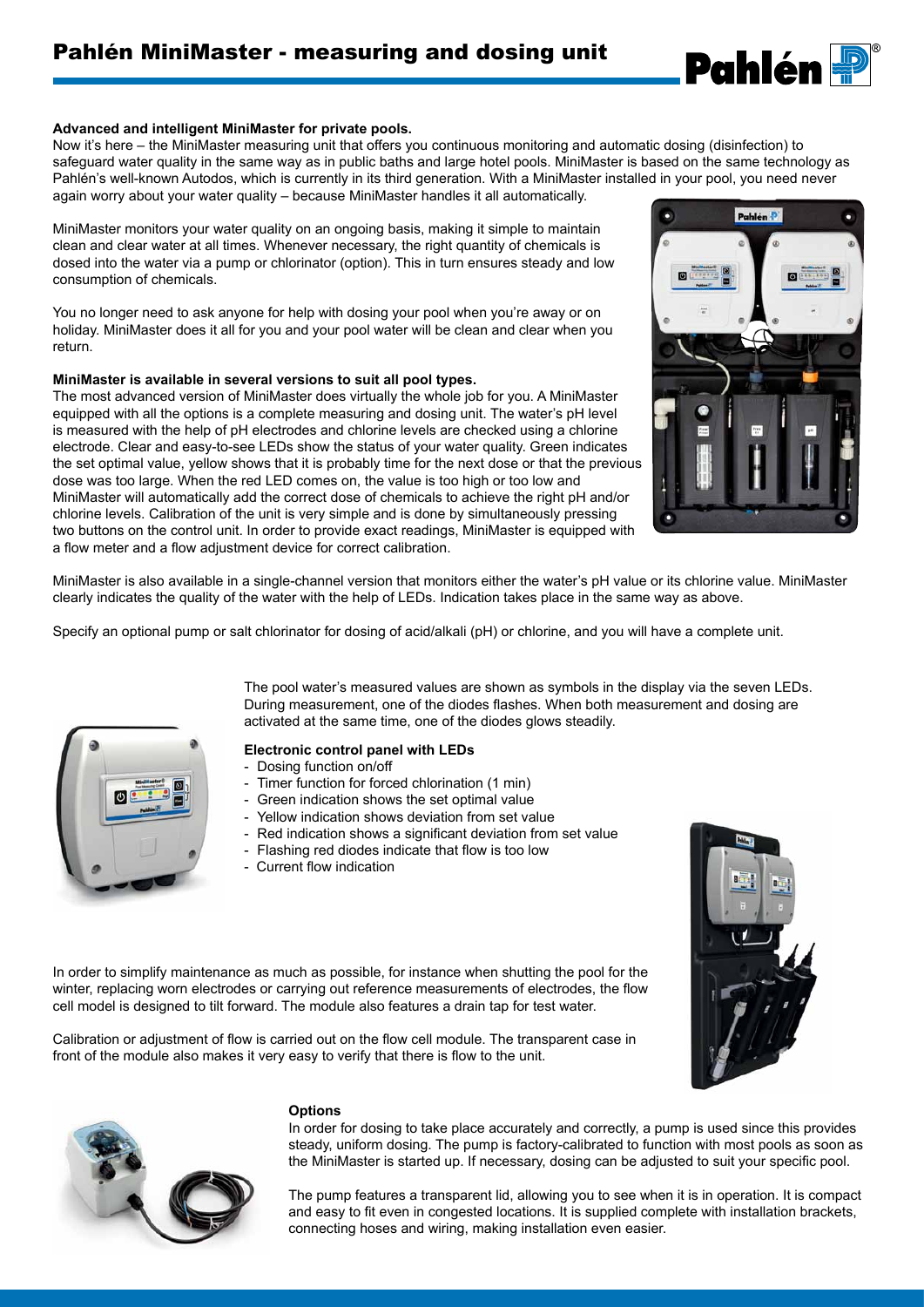### MiniMaster features and benefits



- **• Digital control panel -** Simple to set and use.
- **• Measuring electrodes of the highest quality -** For accurate measurement.
- **Flow meter -** For exact measurement results.
- **• Finest mesh built-in filter -** Prevents small particles from affecting the measuring process.
- **• Fresh, modern design -** Small and compact. Simple to handle and maintain.
- **• Tiltable flow cell module -** Makes maintenance easier than ever.
- **• Transparent flow cell -** Clear, easy to read overview of flow.
- **Drain tap** Easy to take measurements at the proper location.
- **• Automatic measurement of water quality -** Delivers an optimised and economical supply of chemicals.
- **• Control of pump and salt chlorinator -** Steady, even operation.



| Technical data                           |                        |          |      |
|------------------------------------------|------------------------|----------|------|
|                                          | pH/<br>chlorine        | chlorine | рH   |
| Power consumption excl. dosing equipment | 4W                     | 2W       | 2W   |
| Power consumption dosing equipment (max) | 2x100W                 | 100W     | 100W |
| Rated current                            |                        | 1A       |      |
| Voltage                                  | 220-240 1~N 50/60Hz    |          |      |
| Temperature range                        | 0 till $+45^{\circ}$ C |          |      |
| Sealing class                            | <b>IP44</b>            |          |      |
| Dimensions LxBxH                         | 310x84x500 mm          |          |      |
| Weight                                   | $2$ kg                 |          |      |
| Pump                                     |                        |          |      |
| <b>Backpressure</b>                      | 1.5 <sub>b</sub>       |          |      |
| Suction height                           | 1,5m                   |          |      |
| Pump output                              | 3,5W                   |          |      |
| Hose material                            | Santopren              |          |      |
|                                          |                        |          |      |

#### **Ordering guide**

| <b>MiniMaster and electrode kit</b> |                 |          |    |  |  |
|-------------------------------------|-----------------|----------|----|--|--|
| Item.no.                            | pH/<br>chlorine | chlorine | рH |  |  |
| 416620 MiniMaster                   |                 |          |    |  |  |
| 416621 Electrode kit                |                 |          |    |  |  |
| 416600 MiniMaster                   |                 |          |    |  |  |
| 416601 Electrode kit                |                 |          |    |  |  |
| 416610 MiniMaster                   |                 |          |    |  |  |
| 416611 Electrode kit                |                 |          |    |  |  |
| <b>Option</b>                       |                 |          |    |  |  |
| 413335 Pump 4                       |                 |          |    |  |  |
| 418100 Chlorinator HL12             |                 |          |    |  |  |
| 418125 Chlorinator HL25             |                 |          |    |  |  |